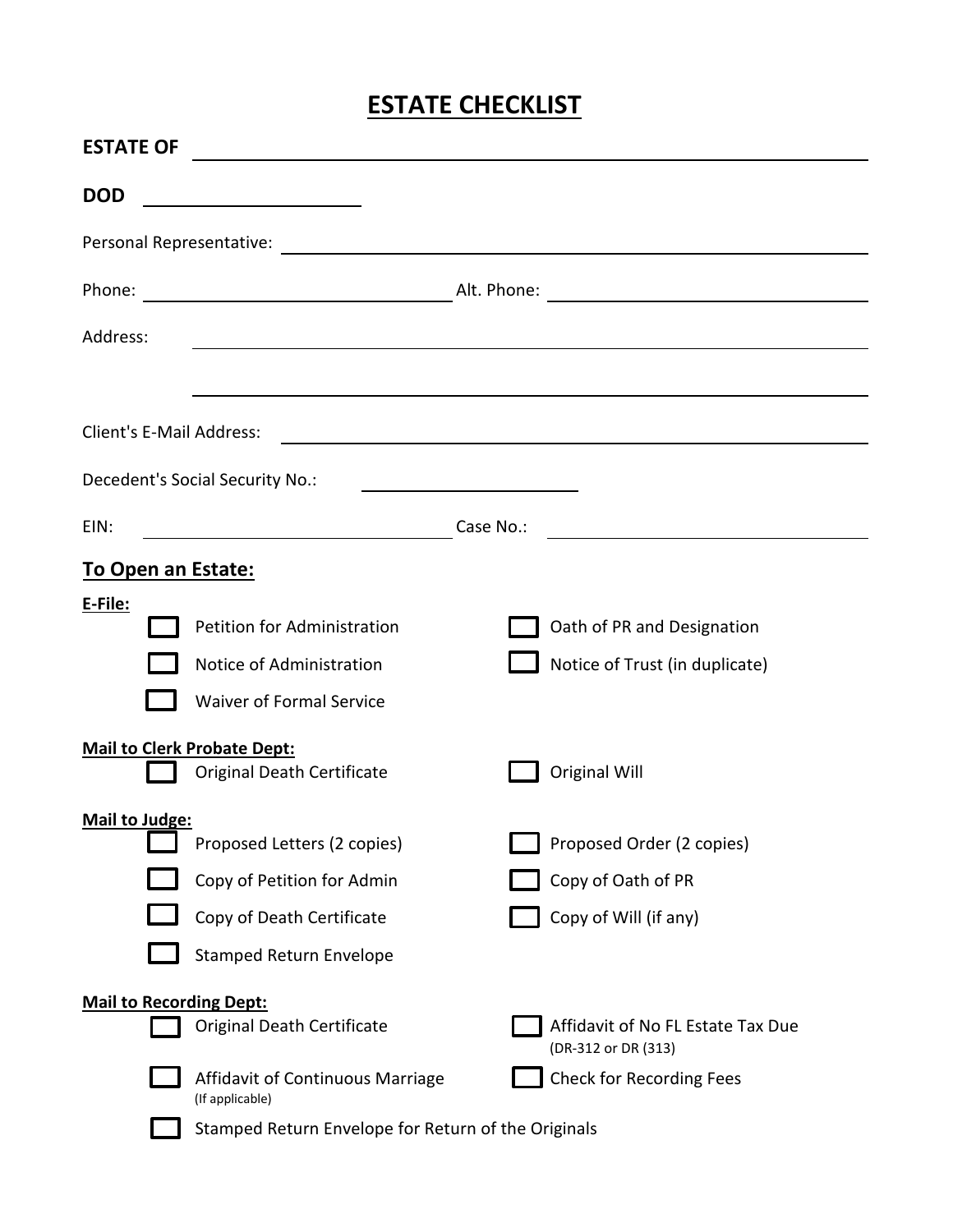# **\*Mail Form 56 to IRS. \*Mail Unclaimed Property Letter.**

| <b>TO DO:</b>                                                                                            | <b>DUE DATE:</b> | <b>CHECK/DATE WHEN DONE:</b> |
|----------------------------------------------------------------------------------------------------------|------------------|------------------------------|
| <b>LOA Issued</b>                                                                                        |                  |                              |
| Serve NOA<br>Within 30 days after LOA Issued                                                             |                  |                              |
| File Receipts of NOA<br>Promptly                                                                         |                  |                              |
| File Proof of Service of NOA<br>Promptly                                                                 |                  |                              |
| Apply for Tax ID<br>SS4 & Auth Letter                                                                    |                  |                              |
| <b>First Publication</b><br>Promptly                                                                     |                  |                              |
| Serve NOC<br>Promptly after Pub - Certified Mail, Return Receipt<br>*MUST SERVE ON AHCS IF OVER 55!!! ** |                  |                              |
| File Proof of Publication<br>Upon receipt of Affidavit of Publication                                    |                  |                              |
| <b>Claims Expire</b><br>3 Mos. From Pub                                                                  |                  |                              |
| <b>Objections Expire</b><br>4 Mos. From Pub                                                              |                  |                              |
| File Stmt Re: Creditors<br>4 Mos. From Pub                                                               |                  |                              |
| PR's Proof of Claim<br>3 Mos. From Pub                                                                   |                  |                              |
| Bank/Brokerage Letters Sent<br>Promptly                                                                  |                  |                              |
| <b>Original Valuations Done</b><br>Promptly                                                              |                  |                              |
| <b>Inventory Safe Deposit Box</b>                                                                        |                  |                              |
| <b>Estate Checking Account Opened</b>                                                                    |                  |                              |